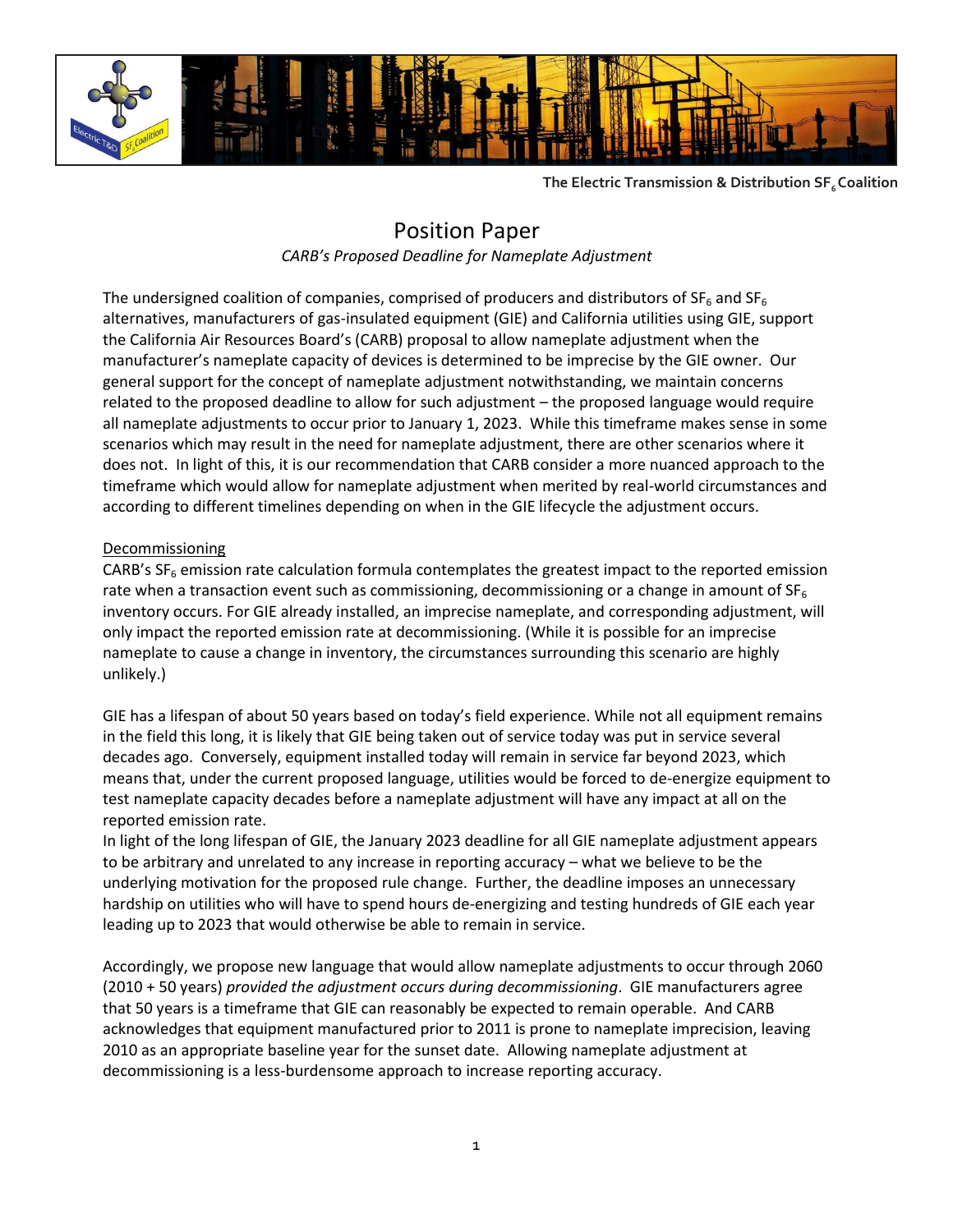## Commissioning and Maintenance

GIE users have an opportunity to perform nameplate adjustment when GIE is newly commissioned or when maintenance is performed because in both scenarios de-energization is anticipated. Under these circumstances CARB's proposed date of January 2023 represents a more practical approach without unduly burdening GIE users. Accordingly, we recommend leaving CARB's proposed date of January 2023 intact for these scenarios.

## Replacement Parts

We do foresee a scenario wherein allowing for an exception to the January 2023 deadline is merited when maintenance is being performed. Sometimes GIE maintenance involves replacement of parts, which can change the volume of the GIE tank and/or bushings. The need for this type of maintenance can occur as a result of a fault or arc that damages the equipment. In such an instance, acceptable manufacturing tolerances may result in significant dimensional variations between the prior and replacement parts. For example, the internal volume of a 230 kV porcelain bushing may increase approximately 19% from the minimum to maximum tolerance condition as allowed by the product standard. In the interest of accurate reporting, replacement of any or all components due to maintenance should trigger an allowance for nameplate adjustment.These tolerances originate from industry standards based upon well-established manufacturing processes and capabilities.

The above example presupposes that an SF<sub>6</sub> insulated part is replaced with another SF<sub>6</sub> -insulated part. But in reality (and likely as a result of CARB's policies),  $SF_6$ -insulated parts can and sometimes are replaced with non  $SF_6$ -insulated parts. For instance, in the example above the utility may choose to replace the  $SF<sub>6</sub>$ -insulated bushing with a bushing that employs low or no gas volume technology. Doing so would no doubt reduce the mass of  $SF_6$  in the GIE (e.g. via a non-emission scenario) but without a nameplate adjustment the utility would still be forced to report (inaccurately) the figure on the legacy nameplate. Unfortunately neither CARB's proposed revisions to §95356(d) for Annual Emissions nor the proposed revisions to §95356(e) for Annual Emission rate (i.e. the Capacity Adjustment Factor) take into account this scenario since the original GIE (albeit with a non  $SF_6$ -insulated part) is still in service.

Because this type of maintenance might reasonably occur at any point along the GIE life cycle, and for equipment already installed as well as equipment installed in the future, we recommend an indefinite allowance for nameplate adjustment *when part replacement has altered the nameplate capacity by a factor of >1%.* In such a scenario, the utility should also be allowed to account for this change in the User Emissions calculation as part of the net increase in total nameplate capacity of the GIE owned. This allowance accounts for the realities of ongoing maintenance and parts replacement while ensuring that it is only used when there is material impact on reporting accuracy.

In sum, the undersigned companies support CARB's effort towards allowance for nameplate adjustment but believe a more nuanced approach is merited with regards to the timing of the adjustments:

- At GIE decommissioning: January 2060
- At Commissioning and during maintenance: January 2023
- When parts are replaced resulting in a nameplate variance of >1%: Continuous

Please contact Jonathan Stewart at [jonathan.stewart@nema.org](mailto:jonathan.stewart@nema.org) with questions or to discuss further.

The Electric Transmission & Distribution  $SF<sub>6</sub>$  Coalition Airgas USA LLC Concorde Specialty Gases DILO Company, Inc. Electronic Fluorocarbons, LLC G&W Electric Company